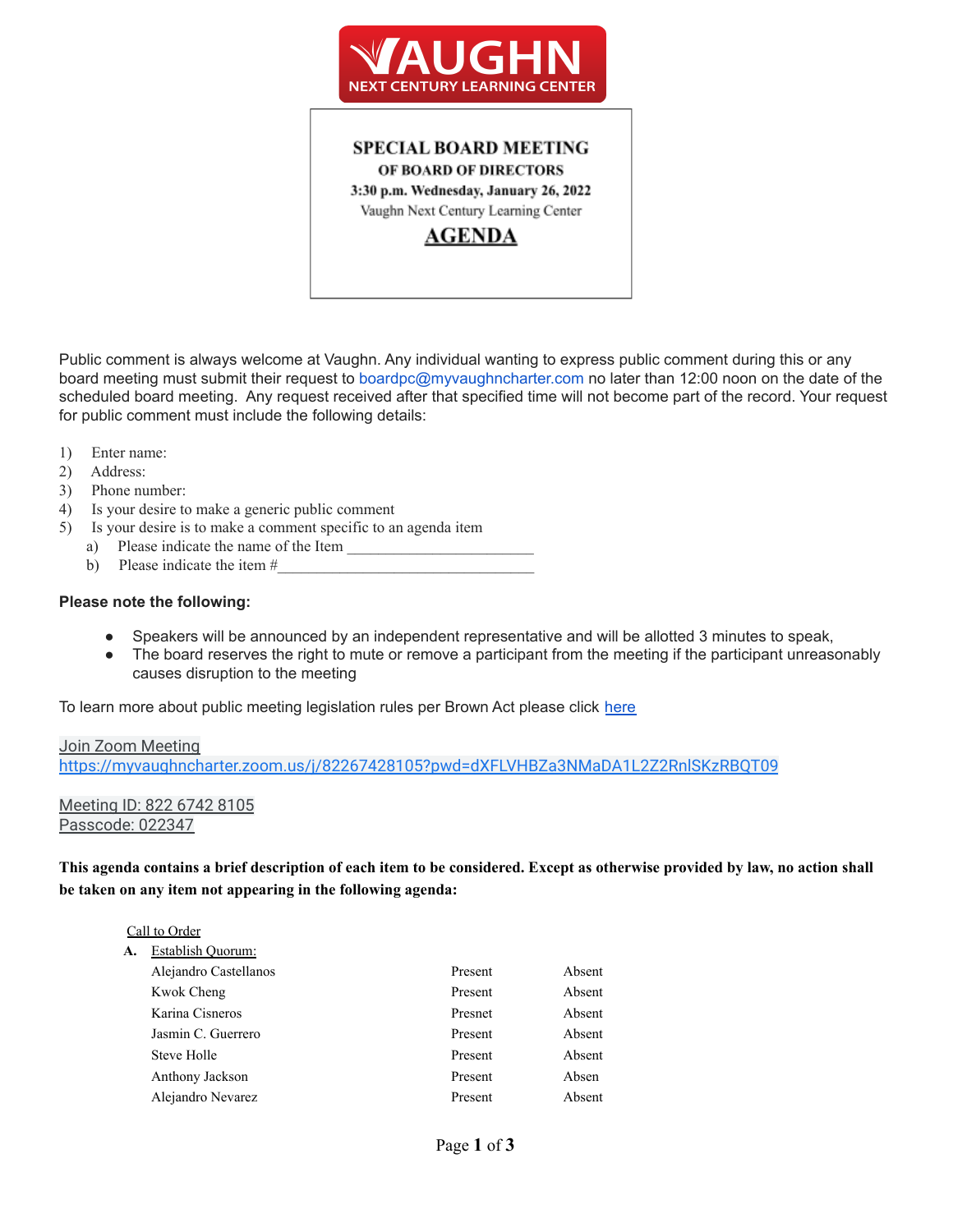| Jonathan Ochoa                               | Present | Absent |
|----------------------------------------------|---------|--------|
| <b>Advisory Student Members (non-voting)</b> |         |        |
| Diana Castellanos                            | Present | Absent |
| Franco De Santiago Acero                     | Present | Absent |
| Hazel Martinez                               | Present | Absent |
| Maurisio Rodriguez Nunez                     | Present | Absent |
|                                              |         |        |

## **Public Comments:**

Approval of Minutes: The board is to review and approve the minutes from the October 13, 2021 board meeting.

## **Governance (45 mins)**

| G <sub>1</sub> | <b>Chief Executive Officer Report -</b> The Board will receive a report of the school's ESY<br>transition to remote learning by the CEO.           | Information<br><b>Item</b> |  |
|----------------|----------------------------------------------------------------------------------------------------------------------------------------------------|----------------------------|--|
| G <sub>2</sub> | <b>Board of Directors:</b> Vaughn will conduct ongoing outreach to recruit eligible parent<br>board member candidates to fill a vacant board seat. | Information<br>Item        |  |
| G <sub>3</sub> | <b>Chief Executive Officer Evaluation – The Board will complete the performance</b><br>evaluation of Mr. Fidel Ramirez (2021-2022 first semester)  | Closed<br>Session          |  |

### **Business and Operations (40 mins)**

| B1 | Fiscal Matters: Board will discuss and act on the approval of the following-                                                                                  | <b>Action Item</b>  | TALLY |
|----|---------------------------------------------------------------------------------------------------------------------------------------------------------------|---------------------|-------|
|    | <b>Open Bank Account:</b> Approve opening new Student Body account at<br>Cathay Bank                                                                          |                     |       |
|    | 2. Close Credit Card: Approve closing East West Bank credit card for<br><b>CEO</b>                                                                            |                     |       |
|    | 3. Open Credit Card: Approve opening Cathay Bank credit card for<br><b>CEO</b>                                                                                |                     |       |
|    | <b>Fiscal Policy Revision:</b> Authorize the need for only one signatory for<br>4.<br>expenses under \$5,000                                                  |                     |       |
|    | <b>Fiscal Policy Revision:</b> Arbiterpay system will be used to process<br>5.<br>payment for referees instead of issuing payment through accounts<br>payable |                     |       |
| B2 | Fiscal Matter: 2020-2021 Audit Update – The Board will receive an audit report<br>update. Audit report extension was requested from LAUSD.                    | Information<br>Item |       |